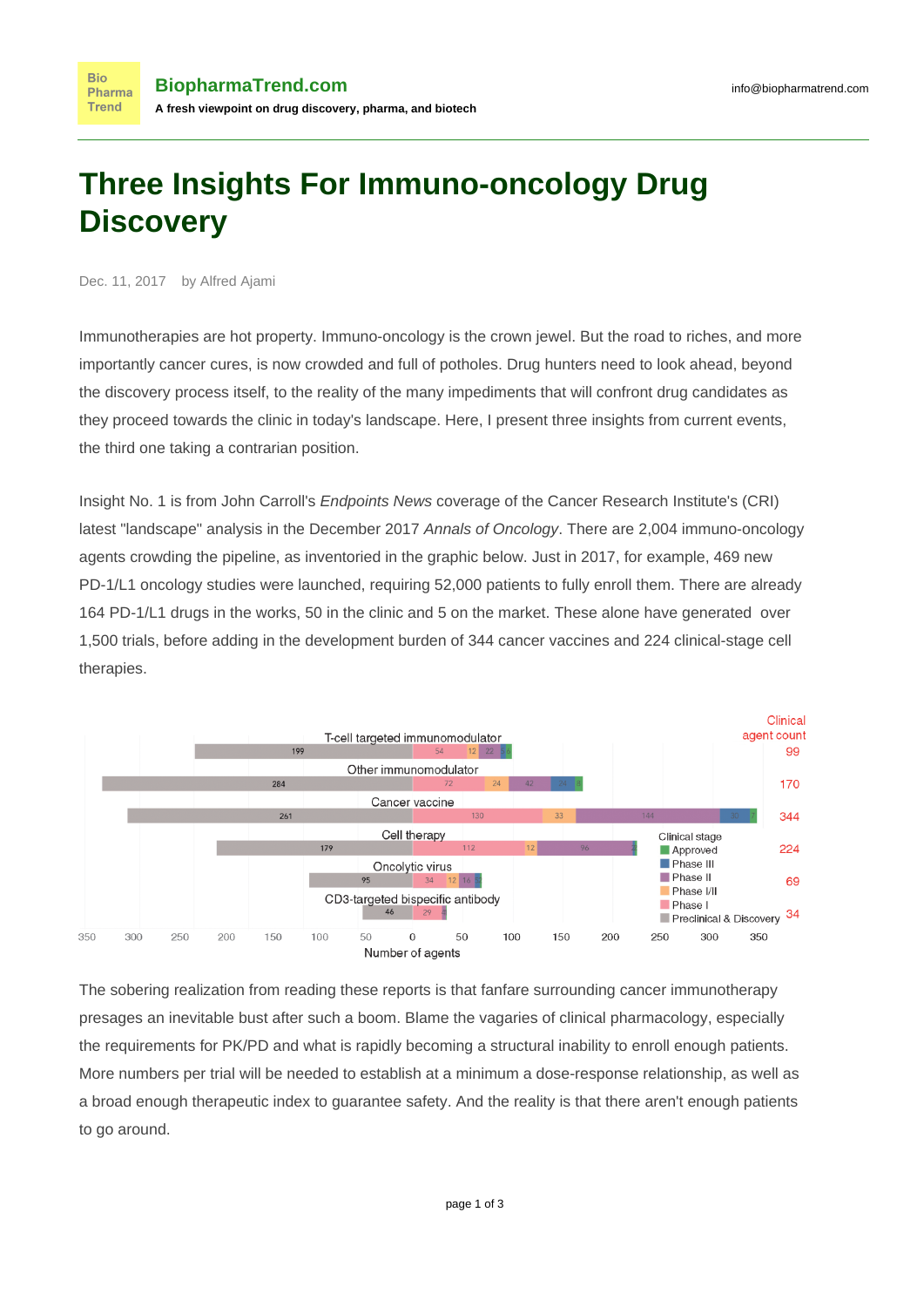In other words, the rules for efficacy demonstration in clinical trials will need major adjustment together with the overall design of those trials to incorporate features allowing more questions to be answered more efficiently in a single multicenter trial rather than in a patchwork of small studies, many of them investigator sponsored. The CRI report picks up on this fact. The premier, but seemingly ignored, advocate for upgrading to innovative umbrella, basket or platform trial designs is the FDA itself, with Janet Woodcock leading the charge for change in a July 2017 New England Journal of Medicine [editorial](http://bit.ly/2kPuFnE) [review.](http://bit.ly/2kPuFnE) A consensus along the same lines is also forming among oncology opinion leaders. It was [highlighted with six articles](http://bit.ly/2ydtJdT) in the September 2017 Focus Issue of Clinical Cancer Research (CCR).

Insight No. 2 is the need to develop and deploy a new generation of predictive preclinical models that can be translated into the clinic as molecular endpoints, and possibly, as surrogates for efficacy, especially given the FDA's recent acceptance of a molecular indication in an NDA. Elie Dolgin offered this perspective in a compelling ["News & Analysis" piece](http://bit.ly/2AbJLad) for Nature Reviews Drug Discovery last December, with recommendations on how to better capture the benefits of checkpoint inhibitors, oncolytic viruses and modified T cell therapies.

Now, in 2017, enter PACT, the Partnership for Accelerating Cancer Therapies, an NIH led [precompetitive](http://bit.ly/2ygnmIi) [consortium](http://bit.ly/2ygnmIi) with 11 leading biopharmaceutical companies and the FDA as an active adviser. Armed with 215 million dollars, and possibly more as the corporate partners promote internal programs, "PACT will initially focus on efforts to identify, develop and validate robust biomarkers — standardized biological markers of disease and treatment response — to advance new immunotherapy treatments that harness the immune system to attack cancer." The pharma heavy hitters here, AbbVie, Amgen, Boehringer Ingelheim, BMS, Celgene, Genentech (Roche),Gilead, GSK, Janssen (J&J), Novartis and Pfizer, will work together under the NIH/FDA umbrella to facilitate systematic and uniform clinical testing of biomarkers explicitly for mechanisms of response and resistance to cancer therapy.

They will also seek to "integrate immune and other related oncology biomarkers into clinical trials by defining a set of standardized biomarkers to be tested across a variety of studies. This approach will allow for consistent generation of data, uniform and harmonized assays to support data reproducibility, comparability of data across trials, and discovery and validation of new biomarkers for immunotherapy and related combinations."

So here is the missing translational link to be watched, described further by Janice Mehnert and colleagues, writing on the challenge for development of [valuable immuno-oncology biomarkers](http://bit.ly/2jkFQEG) in the above-referenced CCR Focus Issue. Meeting this challenge, hand in hand with the discovery process itself, will prove indispensable in sustaining immuno-oncology as a viable R&D enterprise.